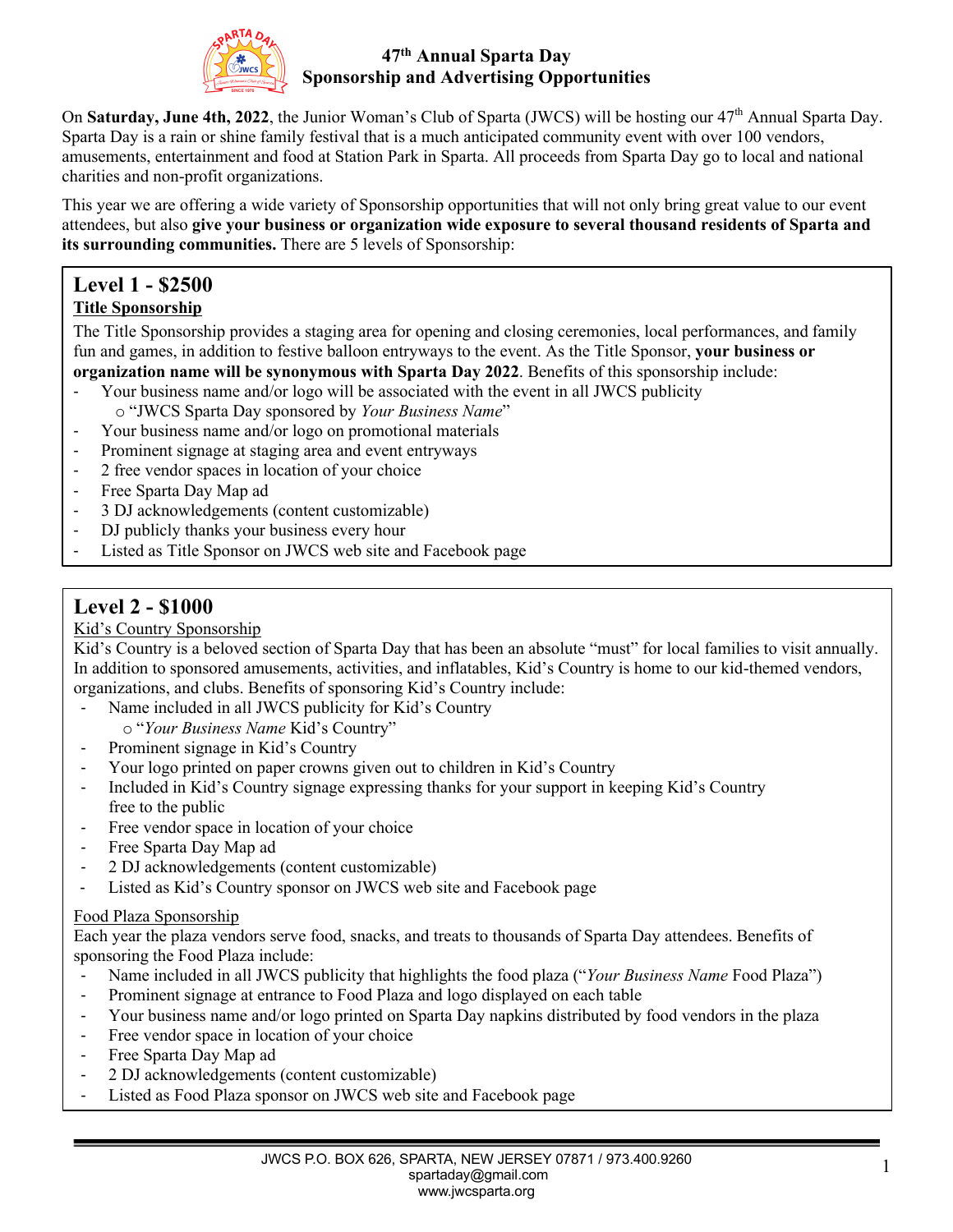# **Level 2 - \$1000** (continued)

#### Sparta Day Tote Bag Sponsorship

The popular Sparta Day Tote Bags are distributed at event entrances and house information and valuable coupons for local businesses. Benefits of sponsoring the Sparta Day Tote Bag include:

- Your business name and/or logo printed on Sparta Day Tote Bags with Sparta Day logo
- Free vendor space in location of your choice
- Free Sparta Day Map ad
- 2 DJ acknowledgements (content customizable)
- Listed as Tote Bag sponsor on JWCS web site and Facebook page

# **Level 3 - \$500**

#### *All Level 3 Sponsorships include:*

- *Free vendor space in location of your choice*
- *DJ acknowledgement*

### Listed as Level 3 Sponsor on JWCS web site and Facebook page

Kid's Country Amusement Sponsorships *(Six available)*

Kid's Country is a beloved section of Sparta Day that has been an absolute "must" for local families to visit annually. In addition to all of the benefits of being a Level 3 sponsor (see above), your business or organization will be included on signage expressing thanks for your support in keeping Kid's Country free to the public, as well as on **prominent individual signage displayed with one of the featured amusements/activities**.

#### Sanitizing Station Sponsorship

Help keep Sparta Day germ-free by providing event-wide coverage with 4 stations located throughout the park. In addition to all of the benefits of being a Level 3 sponsor (see above), **your business or organization will receive prominent signage at each station.**

#### Prize Wheel Sponsorship

Spin it to win it! Event attendees can try their luck at the prize wheel where they put down quarters to pick a number and hope for the best. Prizes are various types of candy. In addition to all of the benefits of being a Level 3 sponsor (see above), sponsorship includes **prominent signage at** *and on* **the Prize Wheel**.

#### T-shirt Sponsorship

JWCS event volunteers are easy to spot in their Sparta Day T-shirts. In addition to all of the benefits of being a Level 3 sponsor (see above), **your business or organization name/logo will be printed on the Sparta Day T-shirts worn by JWCS volunteers.**

#### Music Sponsorship

Professional DJ will provide musical entertainment and event announcements. In addition to all of the benefits of being a Level 3 sponsor (see above), your business or organization will have **prominent signage at the DJ booth and the DJ will announce your sponsorship every hour**.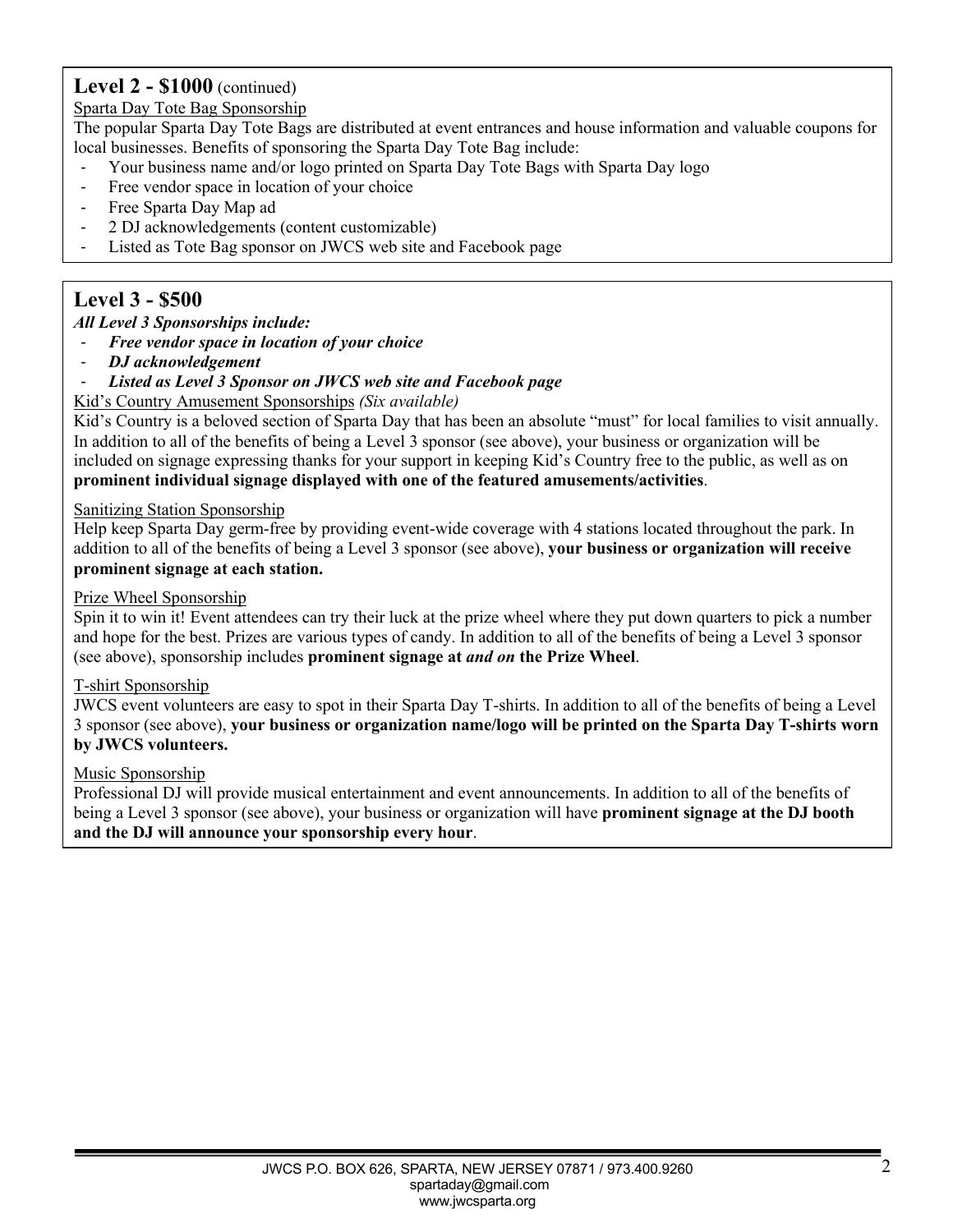# **Level 4 - \$150**

#### 50/50 Raffle Sponsor

JWCS volunteers will actively promote ticket sales before and during the event. At Sparta Day, participants can purchase tickets from the JWCS booth or from volunteers that will be canvassing the venue. Your business or organization will be included as a sponsor on the printed raffle tickets, displayed at the JWCS booth, and will be listed as a sponsor on JWCS web site and Facebook page.

#### Lotto Raffle Sponsor

JWCS volunteers will actively promote ticket sales before and during the event. At Sparta Day, participants can purchase tickets from the JWCS booth or from volunteers that will be canvassing the venue. Your business or organization will be included as a sponsor on the printed raffle tickets, on the lottery basket displayed at the JWCS booth, and will be listed as a sponsor on JWCS web site and Facebook page.

# **Level 5 - \$100**

Kid's Country Supporter

Your business or organization will be included in Kid's Country signage expressing thanks for your support in keeping Kid's Country free to the public. You will also receive DJ acknowledgment and will be listed as a sponsor on the JWCS web site and Facebook page.

*The Junior Woman's Club of Sparta is a non-profit charitable organization registered under Internal Revenue Code 501(c)(3) (Tax ID#22-2503635).* 

# **Advertising Opportunities**

### **Sparta Day Map Ad - \$100**

For a \$100 donation, you will be given a 2x3.5 inch black & white advertisement space to include your coupon or ad on our Sparta Day Map that will be distributed during the event to those in attendance. *Images for Map Ads must be emailed in an EPS, PDF, or TIFF format by May 20th, 2022 to spartaday@gmail.com.*

### **Promotional Item Insertion (Sparta Day Tote Bag) - \$50**

For a \$50 donation, you can have one promotional item inserted into the Sparta Day Tote Bags that will be distributed during the event to those in attendance. Examples of promotional items are flyers, coupons, pens, magnets, etc. *A description of the item must be submitted for approval by JWCS on or before May 6th , 2022* (unless another date is agreed upon with JWCS). Once approved, *you must provide 500 of your promotional item to JWCS no later than May 20th, 2021.* Please note that the number of businesses/organizations participating may be limited.

# **Participate in both and save! Get a Map Ad and Tote Bag Insertion for \$125**

### **Sparta Day Game** *Where's Spartan Sam?* **- \$50**

For a \$50 donation, increase your booth traffic on Sparta Day by participating in the *Where's Spartan Sam?* game! Players must find Spartan Sam at your booth and receive a stamp in order to complete their game board and be entered for a chance to win a prize. JWCS will provide you with the "Spartan Sam" to hide and a game board stamp on the day of the event. Participating vendors will have their business/organization logo (or name if no logo exists) displayed at the JWCS booth with the prize. Please note that the number of businesses/organizations participating will be limited and it sells out quickly.